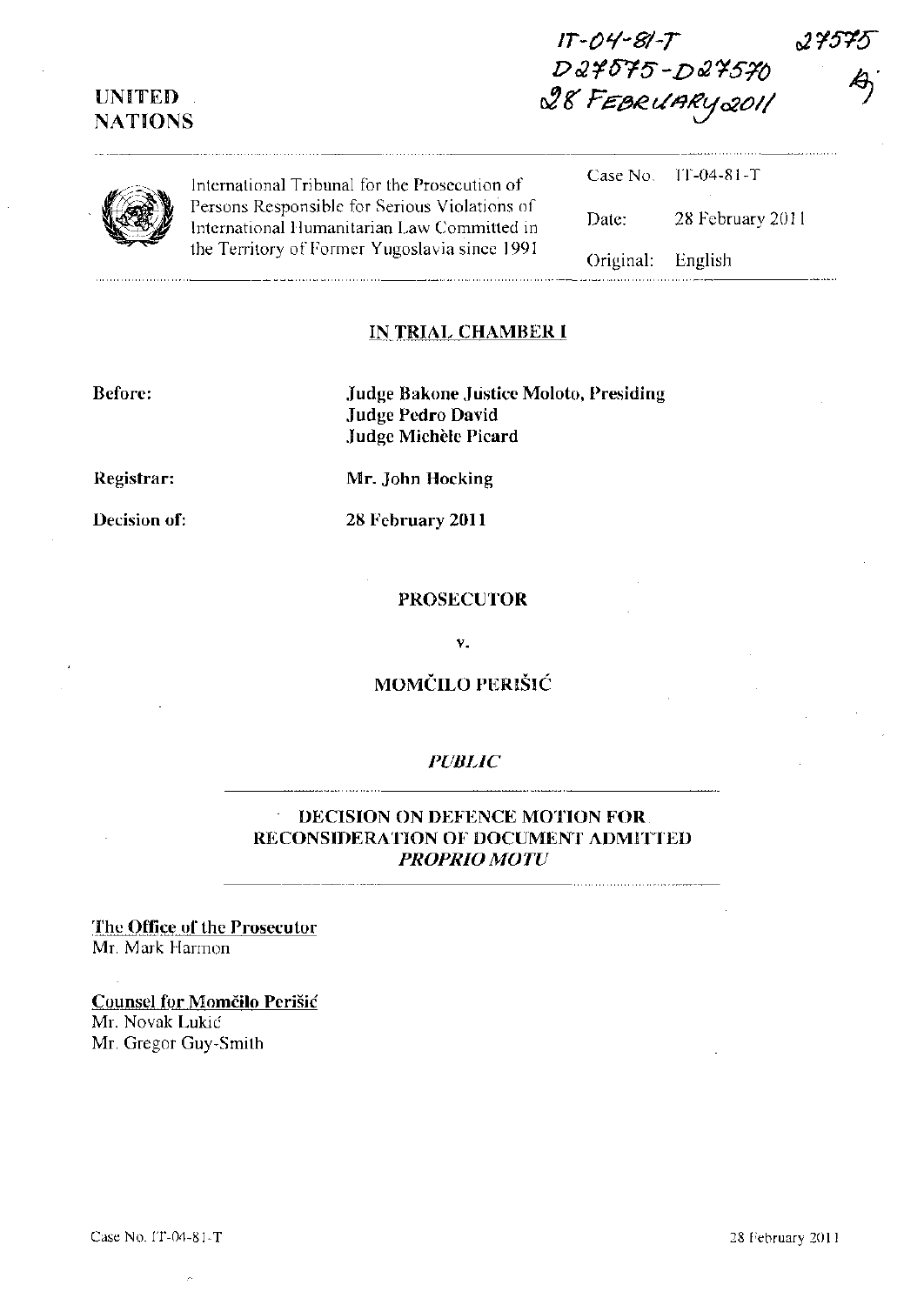TRIAL CHAMBER I ("Trial Chamber") of the International Tribunal for the Prosecution of Persons Responsible for Serious Violations of International Humanitarian Law Committed in the Territory of the former Yugoslavia since 1991 ("Tribunal"), hereby renders its decision on the Defence's "Objection to the Admission of Document *Proprio Motu* and Motion .for Reconsideration", filed publicly on 21 February 2011 ("Motion").

### I. BACKGROUND AND SUBMISSIONS

1. In the course of its cross-examination of Ivan Dokic, the Prosecution mentioned a statement by Momcilo Perisic concerning Mr. Dokic's work on modified air-bombs, namely: "[Ivan Dokic] is also an innovator, because something that could not have been used in this auditorium, he made it in such a way that it is being used from the ground. And everything went topsy-turvy whenever it was used, but that's just among us".' This statement stems from document *65ter* 7680, page 0622-0454.

2. Mr. Dokić said he did not know about this statement by the Accused.<sup>2</sup> The Prosecution did not seek to admit document *65ter* 7680 into the evidentiary record.

3. At the hearing of 8 February 2011, the Trial Chamber asked the Prosecution for its position on the admission of document 65ter 7680.<sup>3</sup> The Prosecution averred that it was unable to lay the appropriate foundation for admitting the document during its cross-examination of Mr. Dokic, and said that it would not tender the document.<sup>4</sup> The Presiding Judge stated "I believe that brings the matter to a rest", and asked Defence counsel if he had anything to raise, to which he replied "I would agree with Your Honour".<sup>5</sup>

4. On 18 February 2011, the Trial Chamber decided to admit pages 0622-0429<sup>6</sup> and 0622-0454 of document *65ter* 7680 *proprio motu* under Rule 89(C) of the Rules of Procedure and Evidence ("Rules").<sup>7</sup> The document was subsequently labelled Exhibit C4 and made part of the evidentiary record.

5. The Defence's Motion requests the Trial· Chamber to reconsider its decision to admit document *65ter* 07680 *proprio motu* and to strike it from the record. <sup>8</sup>

5 T. 1461l.

<sup>8</sup> Motion, paras 1, 29.

<sup>&</sup>lt;sup>1</sup> T. 14493.

*<sup>2</sup> lhid.* 

<sup>&#</sup>x27;T.1461O.

*<sup>4</sup> lhid.* 

 $<sup>6</sup>$  This is the document's cover page.</sup>

<sup>7</sup>Decision to Admit Exhibit *Proprio Motu,* 18 February 2011 ("Decision").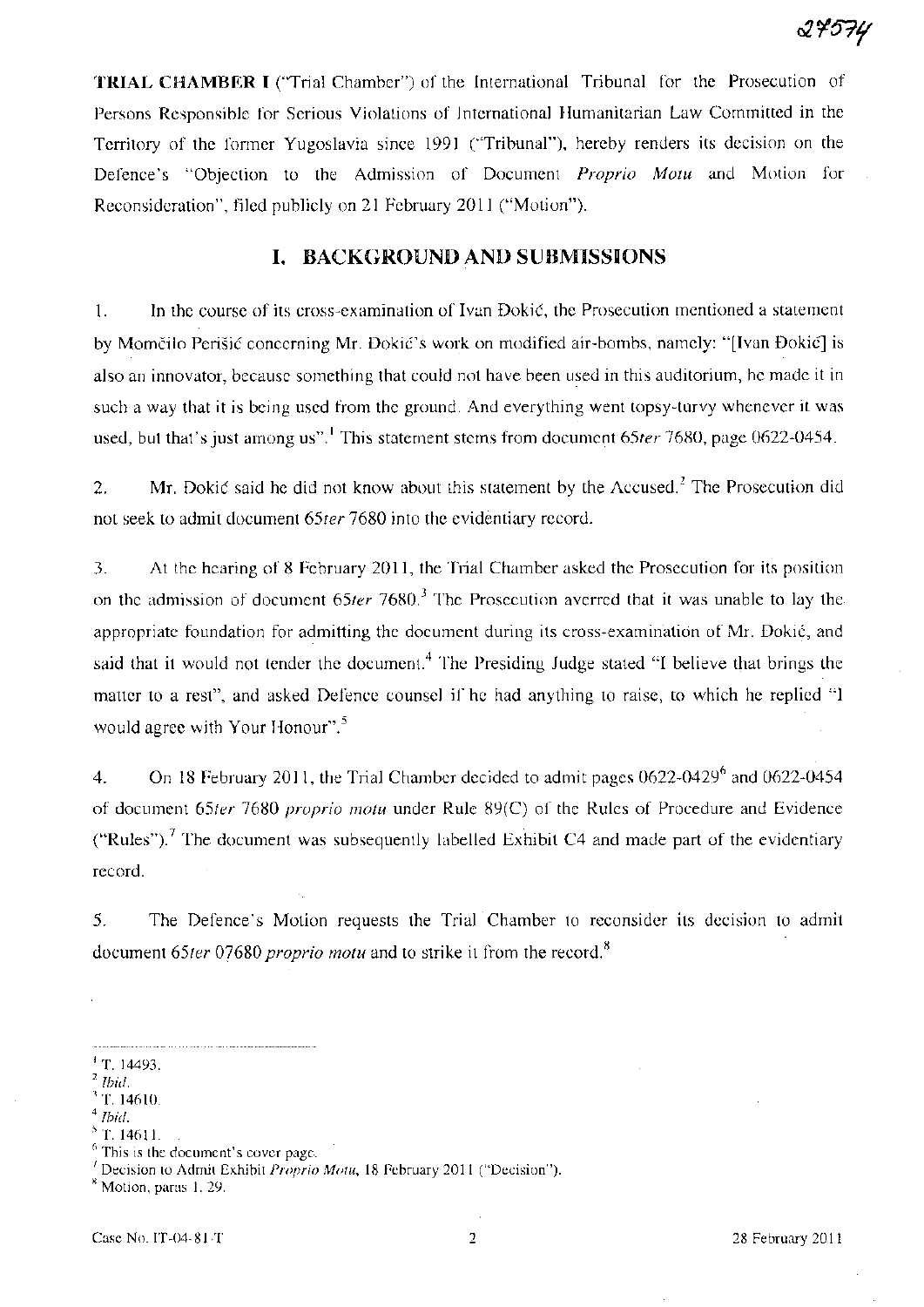6. . The Defence argues that the *proprio motu* admission of the document at this stage is prejudicial to the fundamental rights of the Accused because the Defence case has closed.<sup>9</sup> The Defence submits that the Accused has the right to have adequate time to challenge the evidence against him under Article 21(4) of the Statute.<sup>10</sup>

7. The Defence notes that, during the hearing on 8 February 2011, the Trial Chamber stated that the matter of document *65ter* 07680 was brought to a "rest", and that the preparation of its final brief proceeded based on that understanding.<sup>11</sup> It submits that the Decision was the first indication that this evidence would be considered by the Trial Chamber for any purpose and that it is unaware of what that purpose may be. $^{12}$ 

8. According to the Defence, the document is thus inadmissible because, under Rule 89(D), its probative value is substantially outweighed by the need to ensure a fair trial.<sup>13</sup>

9. Finally, the Defence posits that the Tribunal "is based on an adversarial, party-driven system. The presentation of evidence lies within the purview of the parties, not the Trial Chamber". 14 It adds that, under Rule 98, "the Trial Chamber has the inherent ability to supplement the record with relevant information", notably by summoning witnesses *proprio motu,* but that this rule does not authorise the admission of an exhibit *proprio motu*.<sup>15</sup> "Permitting the Trial Chamber" unlimited discretion to tender and admit its own documents after the completion of the evidentiary phase of the case," the Defence argues, "creates the potential of the Trial Chamber stepping beyond its mandate as an impartial and unbiased adjudicator and into the realm of advocating a particular position or theory in the context of a trial". <sup>16</sup>

10. In response, the Prosecution opposes the Defence's position and advances that a trial chamber may admit evidence *proprio motu* under Rule 89(C) without compromising its impartiality.<sup>17</sup> It adds that, under Rule 89(D), the Defence has not demonstrated how the probative value of this evidence is substantially outweighed by the need to ensure a fair trial.<sup>18</sup> The Prosecution further submits that it would have no objection if the Trial Chamber allowed the

<sup>18</sup> Response, para. 9.

 $<sup>9</sup>$  Motion, paras 9-10, 20.</sup>

<sup>&</sup>lt;sup>10</sup> Motion, paras 9, 13, 17.

<sup>&</sup>lt;sup>11</sup> Motion, para. 11.

<sup>&</sup>lt;sup>12</sup> Motion, para. 12.

I} Motion, paras 19-20.

<sup>&</sup>lt;sup>14</sup> Motion, para. 26.

<sup>&</sup>lt;sup>15</sup> Motion, paras 26-27.

<sup>&</sup>lt;sup>16</sup> Motion, para. 27.

<sup>17</sup>Response to Defence Motion to the Admission of Document *Proprio Motu* and Motion for Reconsideration, 24 February 2011 ("Response"), paras 5-6.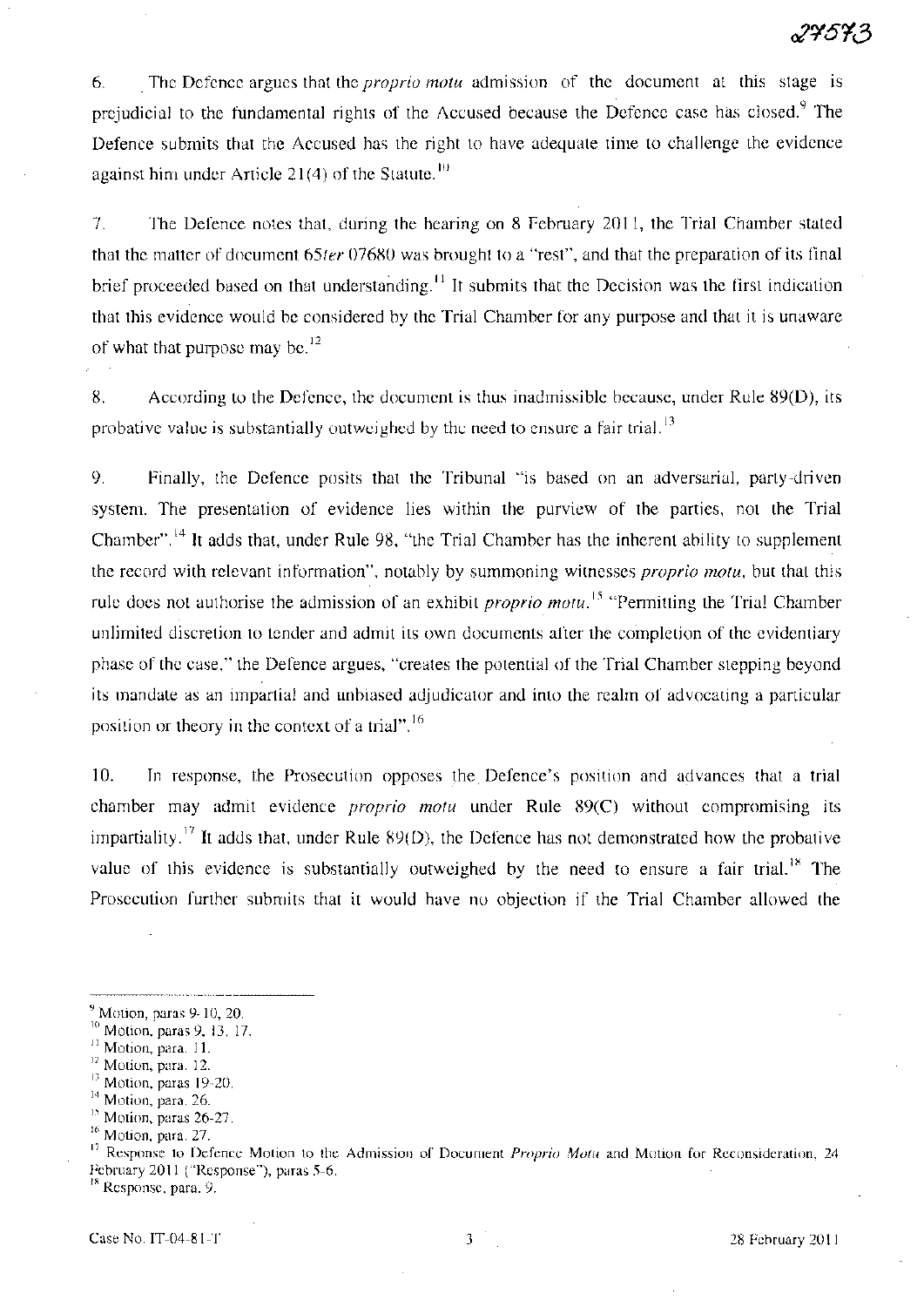Defence to reopen its case for the limited purpose of challenging the content of document *65ter 07680.* <sup>19</sup>

## **H. APPLICABLE LAW**

11. Rules 89(C) and 89(D) provide that "[a] Chamber may admit any relevant evidence which it deems to have probative value" and "may exclude evidence if its probative value is substantially outweighed by the need to ensure a fair trial".

12. According to the jurisprudence of the Tribunal, a trial chamber has inherent discretionary power to reconsider a previous decision if there has been a clear error of reasoning or if particular circumstances exist that justify reconsideration in order to prevent an injustice.<sup>20</sup> Such circumstances may include new facts or arguments that have arisen since the issuance of a decision. <sup>21</sup>

#### **HI. DISCUSSION**

13. **It** is well established that the criminal procedure of the. Tribunal blends elements of both civil law and common law systems.<sup>22</sup> "The Rules of the Tribunal are neither a mere reflection of the 'common-law' accusatorial system or the 'civil-law' inquisitorial system, nor are their origins predominantly in only one system; rather, the Rules are a hybrid of the two systems".<sup>23</sup> The practice of the Tribunal is "primarily" based on an adversarial system but not exclusively.<sup>24</sup>

<sup>&</sup>lt;sup>19</sup> Response, para. 10.

*<sup>20</sup> See Prosecutor v. Milan Martic(,* Case No. IT-95-11-A, Decision on Motion for Reconsideration of Oral Decision Issued on 29 February 2008, 10 March 2008, para. 5; *Prosecutor v. Slohodan Milo.fevic,* Case No. IT-02-54- ARI08bis.3, Confidential Decision on Request of Serbia and Montenegro for Review of the Trial Chamber's Decision of 6 December 2005, 6 April 2006, para. 25, fn. 40; *Prosecutor v. Milan Milutinovic et al.,* Case No. IT-05-87-T, Decision on Prosecution Motion fot Reconsideration of Oral Decision Dated 24 April 2007 Regarding Evidence of Zoran Lilic, 27 April 2007, para. 4.

<sup>21</sup>*See Prosecutor v. Rasim Delic',* Case No. IT-04-83-T, Decision on the Prosecution's Motion for Reconsideration of the Chamber's Decision on Admission of Documentary Evidcnce, 13 February 2008, para. 9; *Prosecutor v. Jadranko Prlic( et al.,* Case No. IT-04-74-T, Second Decision on the Admission of Documentary Evidence Submitted by the Prosecution (Dretelj and Gabela), 18 January 2008 (signed 12 December 2007), p. 4, fn. 4 with further references.

<sup>&</sup>lt;sup>22</sup> See, e.g., Prosecutor v. Fatmir Limaj et al., Case No. IT-03-66-T, Decision on the Prosecution's Motions to Admit Prior Statements as Substantive Evidence, 25 April 2005, para. 8 *("Limaj Decision")*.

<sup>&</sup>lt;sup>23</sup> Prosecutor v. Vidoje Blagojević et al., Case No. IT-02-60-PT, Decision on Joint Defence Motions for Reconsideration of Trial Chamber's Decision to Review All Discretionary Materials Provided to the Accused by the Prosecution, 21 January 2003, para. 12.

<sup>&</sup>lt;sup>24</sup> Prosecutor v. Dragoljub Kuranać et al., Case No. IT-96-23 & IT-96-23/l-A, Judgement, 12 June 2002, para. 43; *Prosecutor Dario Kordic and Mario Cerkez,* Case No. IT-95-14!2-A, Judgement, 17 December 2004, para. 22; *Prosecutor v. Slohodan Milošević*, Case No. IT-02-54-T, Decision on Prosecution Motion for Reconsideration Regarding Evidence of Defence Witnesses Mitar Balević, Vladislav Jovanović, Vukašin Andrić, and Dobre Aleksovski and Decision *Proprio Motu* Reconsidering Admission of Exhibits 837 and 838 Regarding Evidence of Defence Witness Barry Lituchy, 17 May 2005, para. 17; *Limaj* Decision, para. 8; *Prosecutor v. Radoslav Brdanin and Momir Talić*, Case No. IT-99-36-PT, Decision on Objections by Momir Talic to the Form of the Amended Indictment, 20 February 2001, para. 23. See also Prosecutor v. Zejnil Delalic et al., Case No. IT-96-21-T, Decision on the Motion of the Joint Request of the Accused Persons Regarding the Presentation of Evidence, Dated 28 May 1998, 12 June 1996, para. 31 ("The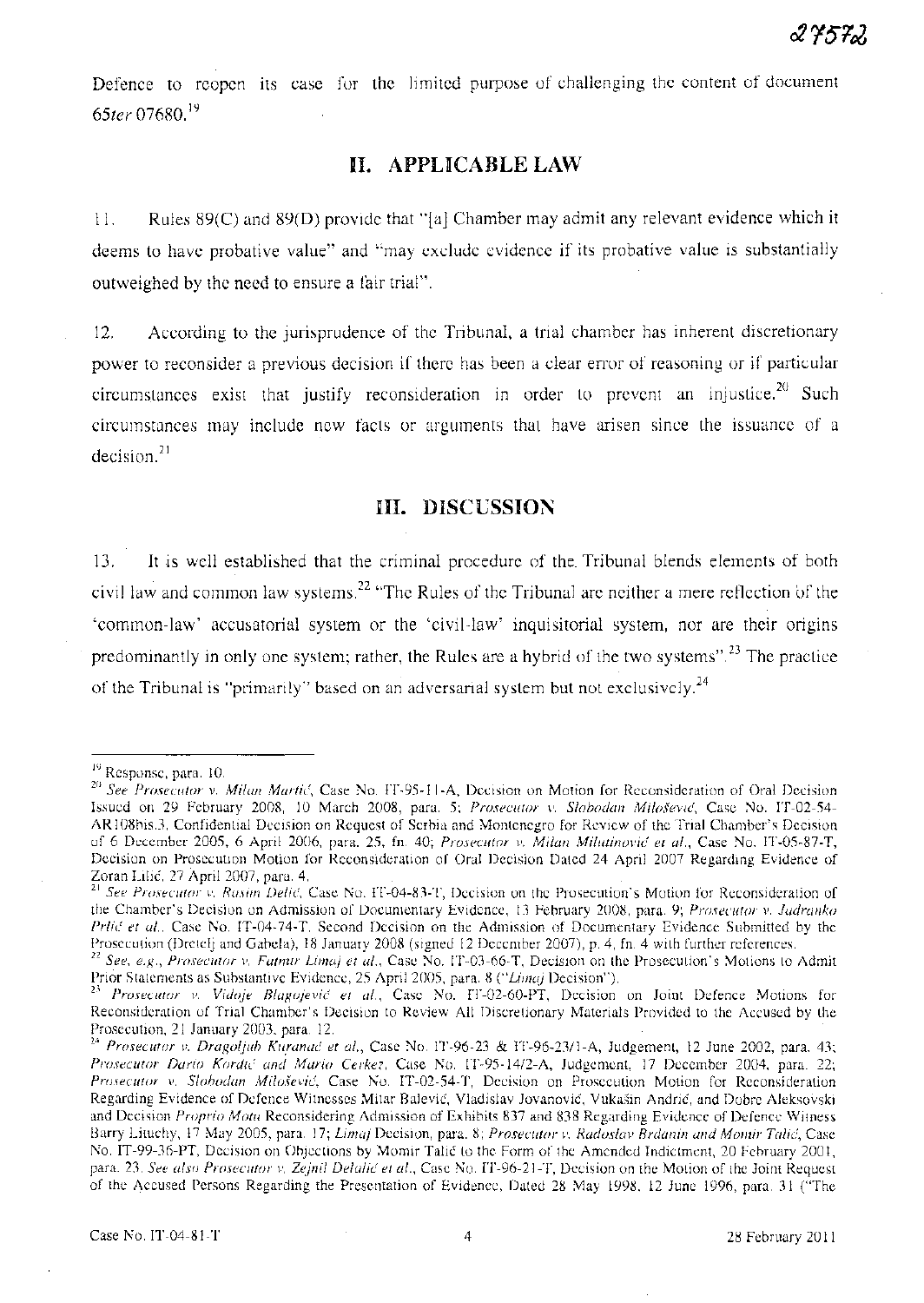14. A trial chamber may exercise its discretion to occasionally admit certain documents *proprio motu.* Rule 89(C) specifies that "[a] Chamber may admit any relevant evidence which it deems to have probative value". Moreover, Rule 98 allows a trial chamber to call witnesses and examine them. By implication, a trial chamber may additionally seek to admit a document through a witness -whom it has called. It follows that there is no categorical rule against admitting documents *proprio motu.* <sup>25</sup>

15. The Trial Chamber nonetheless agrees with the Defence that it should have been afforded a reasonable opportunity to challenge the admission of document *65ter* 7680 *proprio motu.* The Trial Chamber therefore finds that circumstances exist to reconsider its decision in order to prevent an injustice.

16. The Trial Chamber finds that, under Rule 89(D), the probative value of the document in supplementing the evidentiary record is outweighed by the need to ensure a fair and expeditious trial. In light of the Defence's objection, the Trial Chamber decides to quash its decision and strike the document from the record.

#### **IV. DISPOSITION**

17. For the foregoing reasons, the Trial Chamber hereby

**GRANTS** the Motion, and

STRIKES document *65ter* 7680 (Exhibit C4) from the record.

Done in English and French, the English version being authoritative.

//<br>*M*<br>*Mooc Bakope II* 

Gudge Bakone Just<br>Presiding Judge Judge Bakone Justice Moloto

procedural regime designed for the Tribunal and applied by the Trial Chamber consists of a synthesis which is an amalgam of the accusatorial features of the common law and the inquisitorial features of the civil law systems. It is conceded that the former predominates".).

<sup>25</sup> Similarly, Rule 94(B) allows a Trial Chamber to act *proprio motu* and "decide to take judicial notice of adjudicated facts or documentary evidence from other proceedings of the Tribunal".